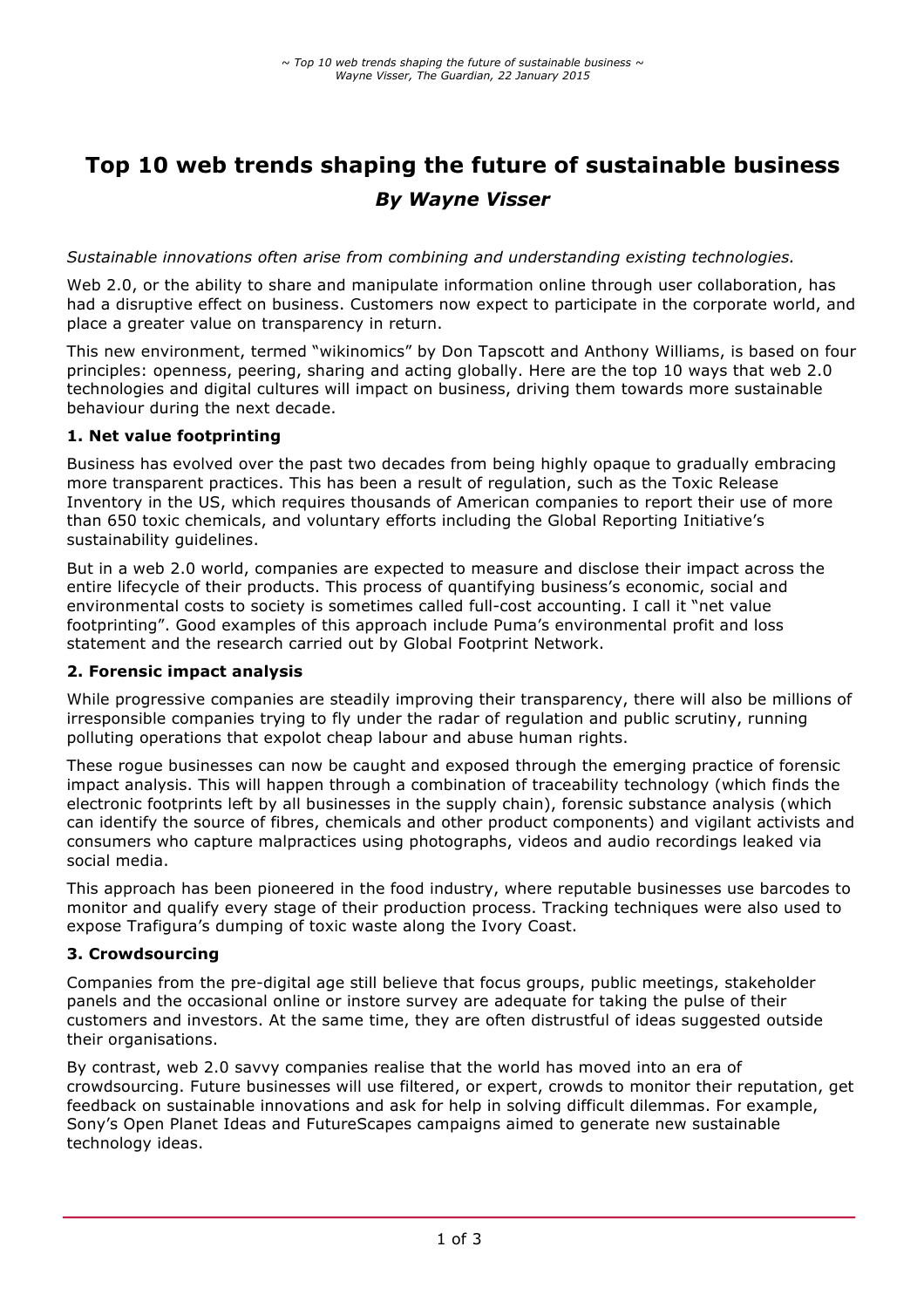# **4. Disruptive partnerships**

Companies have had a decade to get used to the idea of cross-sector partnerships, which have been heavily promoted through the United Nations and given a boost through inclusion in the Millennium Development Goals. But now business is expected to get into more challenging partnerships that disrupt the status quo. One example is Rio Tinto working with the World Conservation Union to reduce the impact on biodiversity.

These relationships also play out online. Greenpeace used social media very effectively to campaign against Nestle's Kit Kat brand, after finding an Indonesian supplier was clearing tropical rainforest to grow palm oil. A year later the campaign group praised Nestle for its no deforestation commitment through its challenging partnership with TFT, a sustainable forestry NGO.

#### **5. Open sourcing**

One of the biggest changes in the society over the past 10 years has been the explosion of social media. This revolution goes beyond sharing our holiday photos on Facebook or micro-blogging the minutiae of our lives on Twitter. The more fundamental innovation is a shift in thinking and practice towards open sourcing, which at its heart is about the idea of co-creation.

This has influenced good business practices. After a decade under siege – with big pharma being accused of overpricing patented brands and blocking access to cheaper, generic and often life-saving drugs – GlaxoSmithKline committed to put chemical processes that it has intellectual property rights over that are relevant to finding drugs for neglected diseases into a patent pool so they can be explored by other researchers. Similarly, Tesla's CEO Elon Musk decided last year to open up all its patents "for the advancement of electric vehicle technology."

#### **6. Wiki-ratings**

A common feature of web 2.0 design is that it allows users to express an opinion on content, from the ubiquitous "like" button on Facebook to the fresh-red versus rotten-green tomato movie rating system on rottentomatoes.com. When it comes to business, wiki-based platforms allow the public to rate and comment in detail on the economic, governance, social and environmental performance of companies. One such platform is Wikirate, where I serve on the advisory board, which allows for real-time updating. Any ethical infringement – or a positive sustainability innovation – will be reflected almost immediately in the company's rating. Other pioneering examples in the ratings space are GoodGuide, WeGreen, and Project Label.

#### **7. Prototyping**

In a web 2.0 world prototypes are launched early, as imperfect versions used solicit rapid user feedback in a process known as"beta-testing". One way to bring about such rapid, open-source prototyping is through competitions.

The X-Prize describes itself as "bringing about radical breakthroughs for the benefit of humanity" by offering multi-million dollar prizes in return for innovative ideas to tackle global problems. Another example is Virgin's \$25 million Earth Challenge to help design a "commercially viable design which results in the net removal of anthropogenic, atmospheric greenhouse gases so as to contribute materially to the stability of the earth's climate system".

#### **8. Smart mobbing**

Web 2.0 technologies have spawned a new type of protest activity called smart mobbing. This means using real-time media and sharing platforms, such as text messages and social media status updates, to rapidly organise a crowd.

Viral text messaging in the Philippines helped to oust former President Joseph Estrada in 2001 and the use of Twitter proved pivotal during the Arab spring uprisings in 2011. Smart mobs can also coordinate virtual activity, such as when the hacktivist group Anonymous encouraged its followers to launch cyber attacks against Visa, MasterCard, PayPal and other companies opposing Wikileaks in 2011.